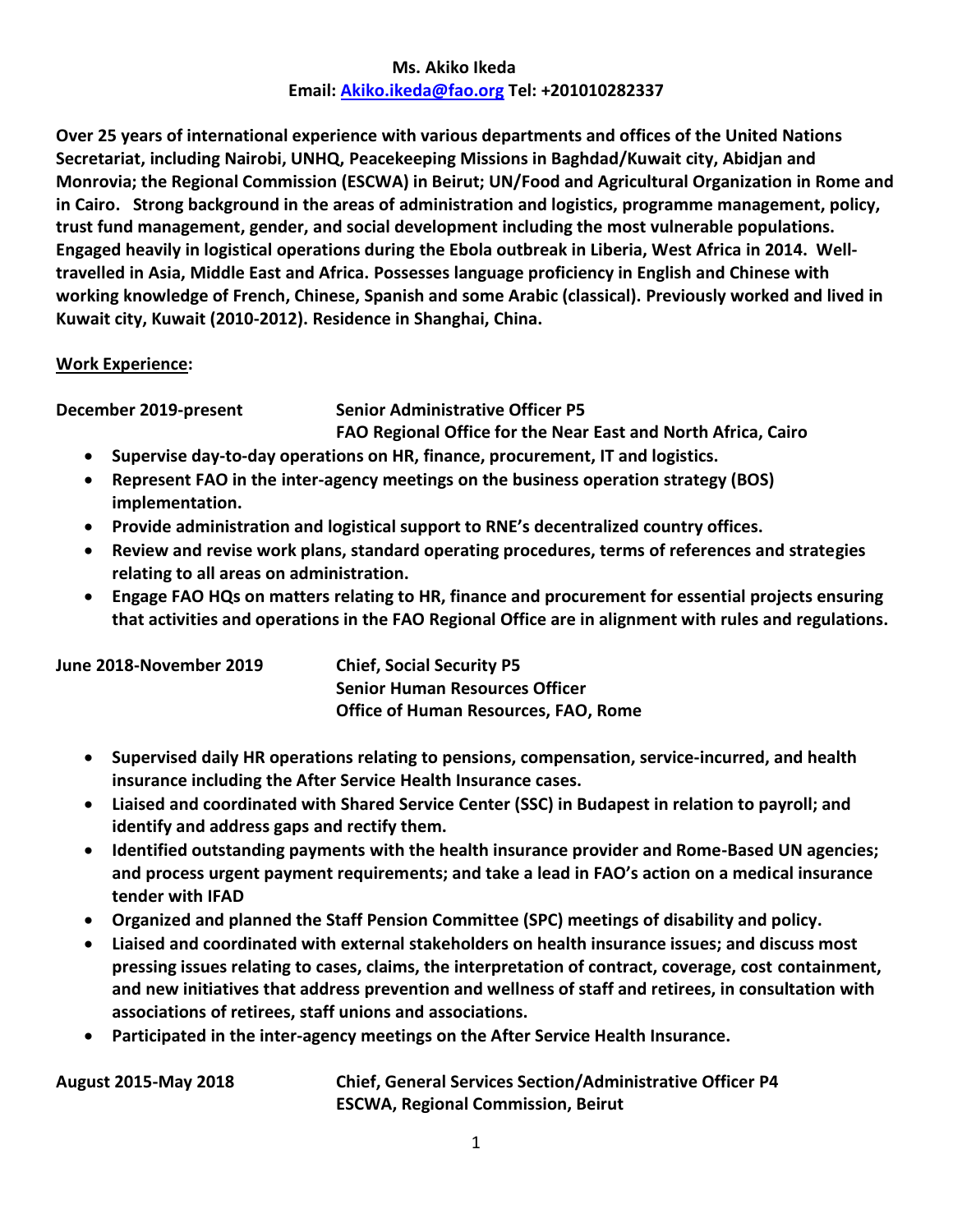- **Established wellness and well-being framework and action plan in coordination with ESCWA Medical Office.**
- **Undertook contract management of various services including catering, construction, and other operational and maintenance related.**
- **As LCC chair (2016-2017), lead and conducted LCC meetings and cases.**

**November 2012-July 2015 Administrative Officer, Chief Budget and Audit Office, Integrated Support Services, UNMIL, Monrovia P4**

- **Provided logistical assistance (vehicles, hygienic kits, body bags, gloves, etc) to the Government of Liberia in response to the Ebola outbreak and managed staff movement and transfer during the outbreak in coordination with Chief HR and Chief Medical Officer.**
- **Established and reviewed a plan for change of management, including organigram, a list of posts to be abolished and retrenched or reassigned in alignment with UNMIL's retrenchment and the Global Strategy implementation plans.**

**July 2012-October 2012 Administrative Officer, Public Information Office P4 ONUCI, Abidjan** 

 **Supervised budget and management reform initiatives for Public Information Office and worked closely with the ASRSG to complete the Office's re-organization plans**

| October 2010-October 2012 | <b>Senior Administrative Officer, P4</b>                 |
|---------------------------|----------------------------------------------------------|
|                           | Chief Mission Support Office, UNAMI, Baghdad/Kuwait city |

- **Served as a focal point and chief coordinator for the UN country team/inter-agency for Iraq; and established a two-year strategic plan with the UN country team with UNAMI.**
- **Supervised day-to-day all administrative and logistical operations.**
- **Engaged actively in the reduction and drawdown of UNAMI offices in Amman, Kuwait city and Baghdad; and established organigrams and staff list and engaged in providing guidance for staff's transfer within UNAMI sub and back-up offices.**

| July 2007-September 2008 | Secretary to UNDEF (Partnerships and fund management) P4 |
|--------------------------|----------------------------------------------------------|
|                          | UNDEF/UNFIP, UN Office for Partnerships,                 |
|                          | New York, UNHQ                                           |

- **As Secretary to the Fund, contributed to a significant increase of the number of partnerships for UNFIP and UNDEF; managed UNDEF Trust Fund by monitoring income and expenditure; and contributed to the growth of the Fund by USD40million within six months**
- **Planned and organized Board meetings for major donors to the Fund maintaining excellent working relationships with Member States including emerging economies**